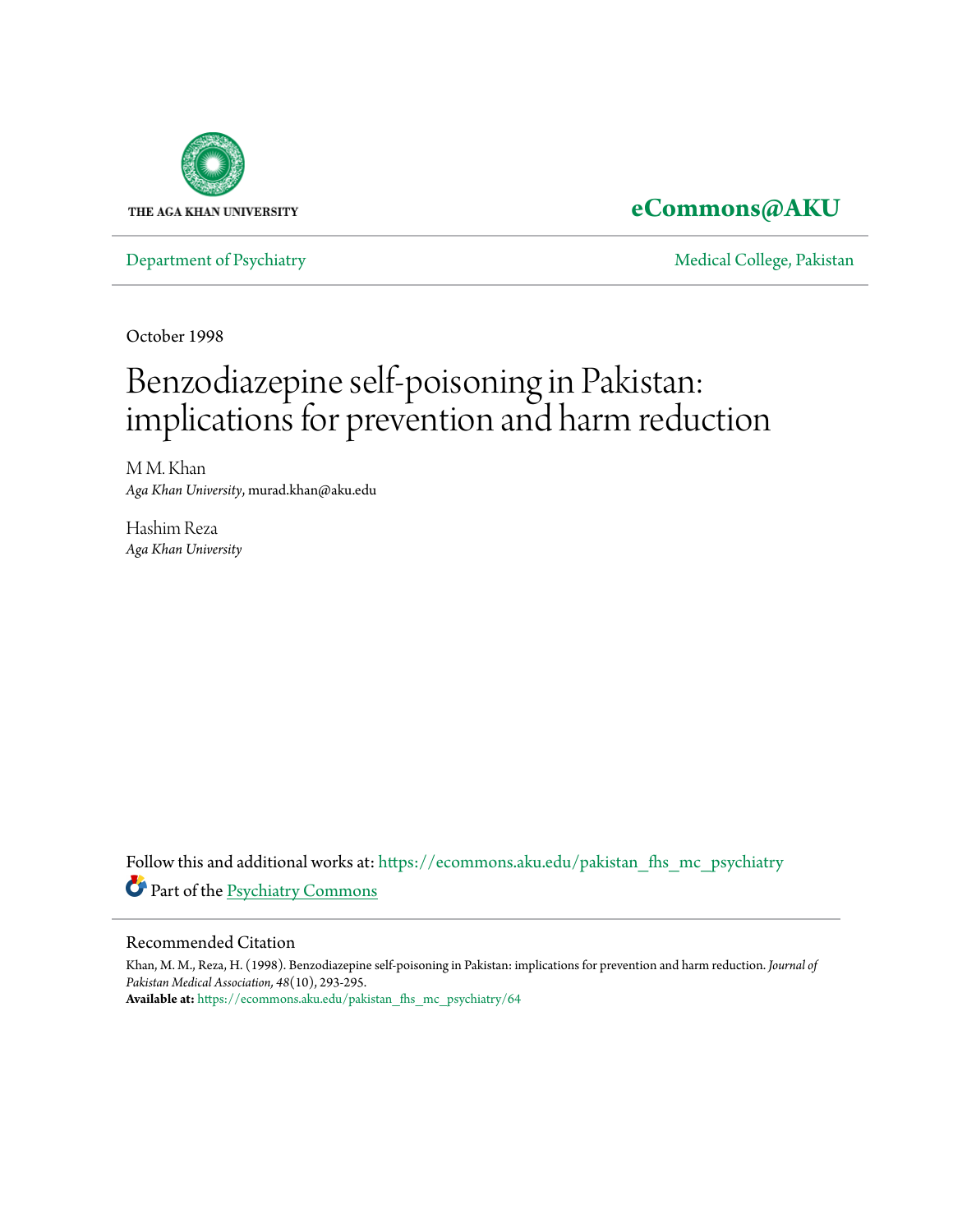## **Benzodiazepine Self-Poisoning in Pakistan: Implications for Prevention and Harm Reduction**

Pages with reference to book, From 293 To 295 Murad Moosa Khan,Hashim Reza **(** Department of Psychiatry, The Aga Khan University, Karachi. **)** 

#### **Abstract**

The pattern of all index admissions for benzodiazepine self- poisoning to a university hospital in Karachi, Pakistan are described. Of the 329 medication self-poisoning cases, 84% were benzodiazepine overdoses. Diazepam was the preferred drug in 69% of these cases, with majority ingesting between 20-30 tablets of 5 mg each, 44% bought the benzodiazepine over the counter (OTC) for the purpose of overdose. The preference for benzodiazepines over analgesics (as freely available) may be related to the motives underlying parasuicide acts and their popularity as 'sleeping pills' in Pakistan. Educating the 'chemist' and limiting the number of tablets dispensed at a time are areas to consider in reducing the incidence and harmful effects of benzodiazepine overdoses in Pakistan (JPMA 48:293,1998).

#### **Introduction**

Despite the fact that in many countries the prescription and dispensing of benzodiazepines is strictly controlled, they remain one of the most frequently used drugs in parasuicide  $\arcsin s^1$ . In many cases the drugs have been purchased by prescriptions issued to the self-poisoners<sup>2</sup>. Studies have also shown that of the benzodiazepines, diazepam was involved in more suicide attempts as well as suicides than expected from sales figures<sup>2</sup>. It has been postulated that benzodiazepines' administration leads to an increase in aggressive and hostile tendencies<sup>3,4</sup>.

Reports of suicide and pamsuicide from Pakistan, a muslim country, where most psychotropics, including benzodiaze7pines are available 'over the counter\' (OTC) have been few<sup>5-7</sup>. Both are considered criminal acts, punishable by law. Due to this and various other social and religious reasons data on both suicide and parasuicide is difficult to obtain in Pakistan<sup>7</sup>. In a recent study from Pakistan<sup>8</sup>, benzodiazepine ingestion was found to be the most common method in parasuicide cases. Based on this finding it was decided to study benzodiazepine self-poisoning in more detail. This paper, therefore, explores the pattern of benzodiazepine self-poisoning cases presenting to a university hospital in Karachi, Pakistan.

#### **Patients and Methods**

A mtmspective case-note analysis was carried out for all index cases of parasuicides admitted to the Aga Khari University Hospital (AKUH), Karachi between January, 1989 and December, 1994. Data regarding the type ofbenzodiazepine used in the attempt, the number of tablets, their dosage strength arid source of medicine was recorded on a specially devised data extraction formby one of the authors (MMK).

All parasuicide cases admitted to AKUH are referred to the psychiatry department for assessment before discharge. A log book is maintained for all such cases and the medical records department also uses adischaige code. Both sources were used to retrieve the notes during the study period. Data was analyzed using the Epidemiology Information Version 5 (EpiInfo) statistical package. Differences between benzodiazepincs and othervariables were compared using the chi-squared tests. Level of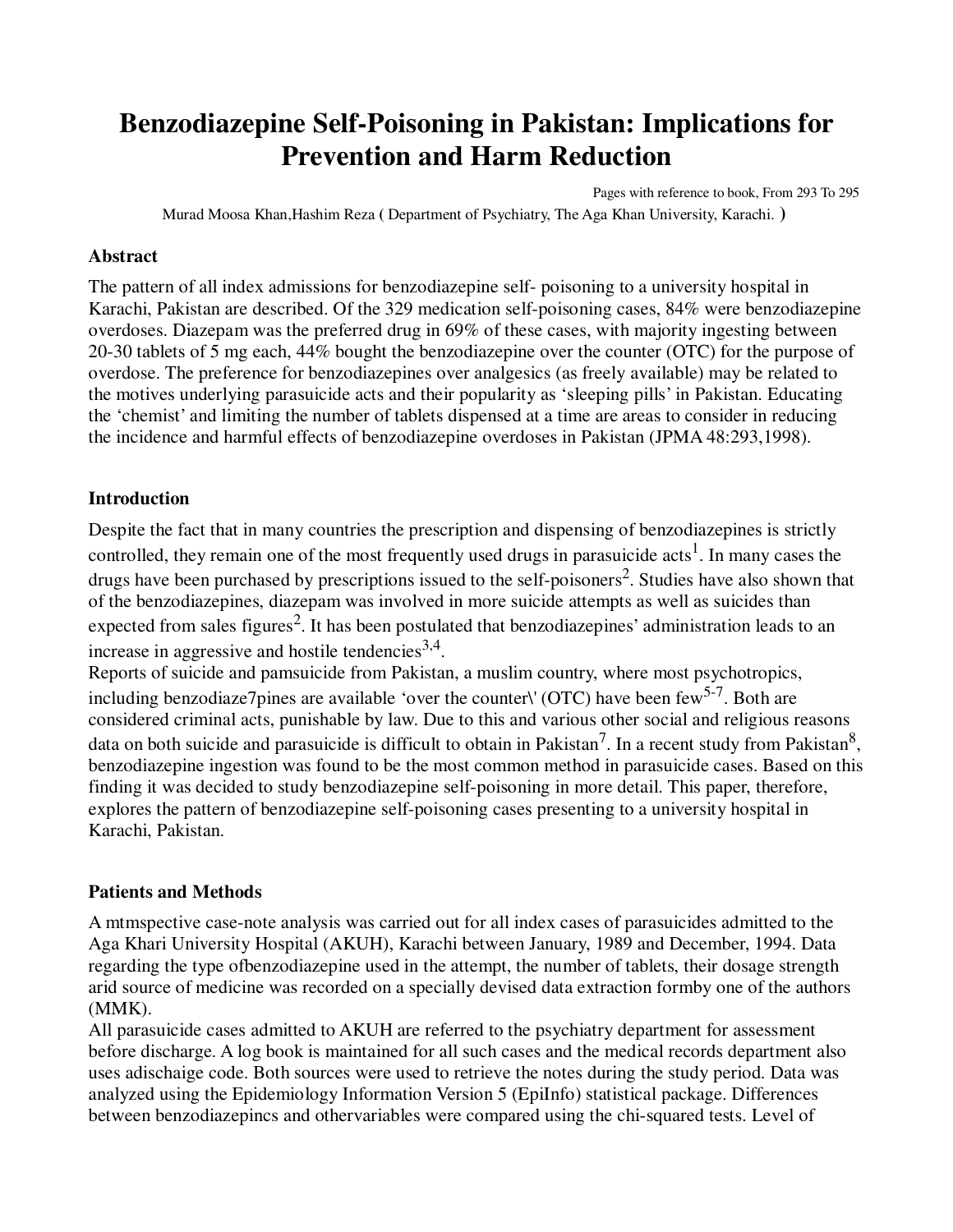significance was taken atp value of  $<0.05$ .

#### **Results**

A total of 447 patients were assessed during the study period. Of these, medication self-poisoning (N=329) accounted for 73%of cases (other27%were physical methods or chemicals agents including organophosphate insecticides). There were more females (60%) than males (40%). Their ages ranged from 15 years to 76 years (mean 27.50 years, SD 10.62). Females (mean age = 25.69 years, SD 8.81) were younger than males (mean age=30.04 years, two percent males and 73% females were under the age of 30 SD 12.33). Sixty years.

Benzodiazepines (N=274) were implicated in 84% of self-medication cases, 91% (N=250) took a single benzodiazepine, while  $9\%$  (n=24) in combination with other drugs or alongwith physical methods. Of the single drug benzodiazepine overdose (N=250), diazepam was used by 69%, followed by bromazepani (12%), lorazepam (10%), ternazepam (2%), alprazolam (4%) and others (2%). In the multiple drug overdoses (N=27) similar trend prevailed: diazepam (70%), bromazepam (11%), lorazepam (11%), temazepam(4%), others (4%). Diazepam was involved in 188 (69%) benzodiazepine self-poisoning cases (single, multiple or alongwith physical methods). Of these 3% took 2 mg tablets, 15% took 10 mg tablets while 82% ingested 5 mg tablets. Of the 154 subjects who took 5 mg diazepam tablets, 47% ingested between 20-30 tablets, 30% took betwen 1-19 tablets. 23% ingested more than 30 tablets and 8 subjects ingesting more than 100 tablets.

As far as the access to the benzodiazepines was concerned in 44% cases they were present in homes (41 males arid 70 females) while an almost equal number - 44% (63 males and 50 females) bought the benzodiazepine 'OTC' from a chemist. In a small number of cases (9%) the benzodiazepine had been prescribed to the patient. More females (64%) either took the benzodiazepine that was present in the home or prescribed to them than males (41%) who bought the drug 'OTC' from a medical store (55%). Majority of the benzodiazepine self-poisoning cases (80%) did not have any serious complications and were discharged within 3 days of admission. Twenty percent had to stay longer than 3 days. There were no fatalities from benzodiazcpine poisoning. The gender was significantly associated with benzodiazcpine ingestion (chi sq.  $= 11.64$ , p<0.05), access to diazepam (but not to other bcnzodiazepincs) (chi sq. = 13.45, p <0.005) and the number of tab lets ingested (chi sq. = 44. 1, p<0.000 1). There was also a significant association between benzodiazepine self-poisoning and previous attempt (chi sq.  $= 19.86$ ,  $p<0.05$ ) and bctwccn access to benzodiazepine and number of tablets  $\text{(chi sq.} = 68.86. \text{ p} < 0.01).$ 

#### **Discussion**

In Pakistan, most drugs including benzodiazcpines are available OTC. There are almost 50 different brands of bcnzodiazepines available in the market, 10 of which are of diazepam alone. They are particularly popular as 'sleeping pills' and 'tension relicvers'. The average price of 30 tablet pack of 5 mg diazepam (its usual packing) is about Rupees 16. (approx. 50 cents), which is inexpensive even given the low per capita income in Pakistan. Its affordability may have contributed to the high incidence in self-poisoning cases in this study. It is extremely easy for someone to walk into a medical store and ask for a packet of diazepam. The salesman who is rarely a qualified chemist hardly ever asks any questions and dispenses the drug quite readily. Majority of subjects in this study took a packet of diazepam 5 mg tablets and almost 44% bought the drug OTC horn a medical store for the purpose of overdose.

The preference for benzodiazepines over analgesics in our study is somewhat puzzling. Analgesics are equally frcely available in Pakistan. This is in contrast to the nrnny studics of parasuicide from the West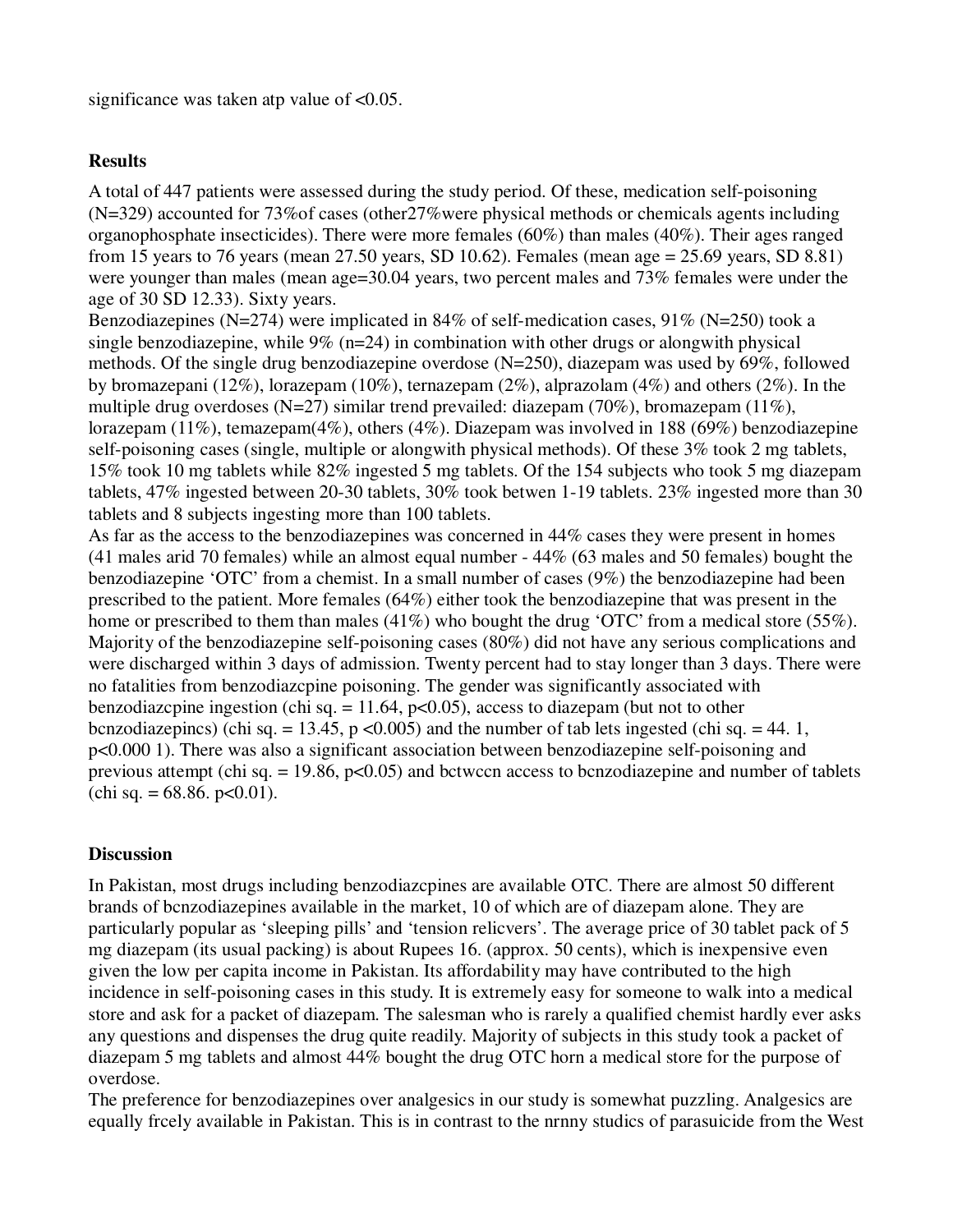which have shown an equal distribution between minor tranquillisers and analgesics<sup>1</sup>. Recently, though a high and increasing frequency of self-poisoning with paracetainol has been reported from Britain, which is related to it's accessibility<sup>9</sup>. In this context the motives that underlie many parasuicide acts may help in understanding the high incidence of benzodiazepine self-poisoning in this study. Research has shown that the motives forparasuicidc can be subsumed under 3 categories; cessation (stopping conscious experience forever i.e., death); interruption (to interrupt conscious experience for a while, to sleep, not to feel anything forawhile) and appeal to mobilize others or induce a change in their behaviour). Most parasuicidies are motivated by a combination of interruption and appeal $10,11$ . If one of the main motives of parasuicidal acts is of interruption of conscious experiences (i.e. to 'sleep') and benzodiazepines are thought of as 'sleeping pills' (sleep being equated with loss of consciousness) then it is understandable why so many patients in our study resorted to benzodiazepines. Analgesics being 'pain killers' may not give the mental relief desired by so many of the patients. This observation needs to be explored further as other factors such as the educational background of the patients and the infommtion available to them about the drugs may also play a part. This leads to the much more complex issue of prevention of medication self-poisoning. Benzodiazepines are useful as short term treatment in a variety of anxiety disorders and in considering prevention one must consider how they can remain available yet be used less for self-poisoning. In this context there are two issues to consider:

if any preventive programmes for medication self-poisoning are to be implemented in Pakistan then one of the areas to consider could be in the education of the 'chemist' at the medical store. Although available OTC, technically speaking, all medication including analgesics and vitamins are actually dispensed by the 'chemist', as no medicine is kept on shelves for the person to pick up him/herself Given the impulsive nature of many parasuicidal acts even a few relevant questions before the drugs is dispensed may dissuade many potential parasuicides.

Similarly restricting the number of tabletes that are dispensed at any one time may also make the overdose less dangerous. In this study almost half the subjects took between 20 and 30 tablets. This wouldbe consistentwith the availablity ofdiazepam in packets of 3O tablets. Hawtonet al<sup>9</sup> recommend a similar strategy for reducing the harmful effects of paracetainol (available OTC in Britain) selfpoisoning. Secondly, the question of method substitution must be taken into account. It is well known that when one method of suicide is restricted people soon resort to other methods<sup>9</sup>. Although implicated in fatal poisonings<sup>12</sup>, death from benzodiazepine poisoning (when taken alone) is relatively rare<sup>13</sup> and in fatal eases other drugs or alcohol have invariably been implicated<sup>14</sup>. Alcohol was not implicated in any of our eases and ever in societies where it is freely available it is hardly even involved in Muslim parasuicides<sup>15</sup>. Any method of reducing the frequency of benzodiazepine selfpoisoning is, therefore, associated with prublematic question of what patients niight do instead. One risk is that some might use another but morn dangerous method of self- harm. Organophosphorous compounds have been reported in other studies and are available in most homes in Pakistan<sup>6,8,16</sup>. Restricting the OTC availability of benzodiazepines may increase the incidence of poisoning with these compounds or analgesics, with more serious consequences.

### **References**

1. Prescott LP, Highicy MS. Drugs prescribed for self-poisoners. Br.Med. J., 1985;290: 1633-36. 2. Alsen M, Ekedahl A, Lowenhielm P, et al. Medicine self-poisoning and sources of the drugs in Lund. Sweden. Acts Psychiatr. Scand., 1994;89:255-61.

3. Hall RCV, Joffe JR. Aberrant response to diazepam: A new syndrome. Am. J. Psychiatry, 1972;129:738-42.